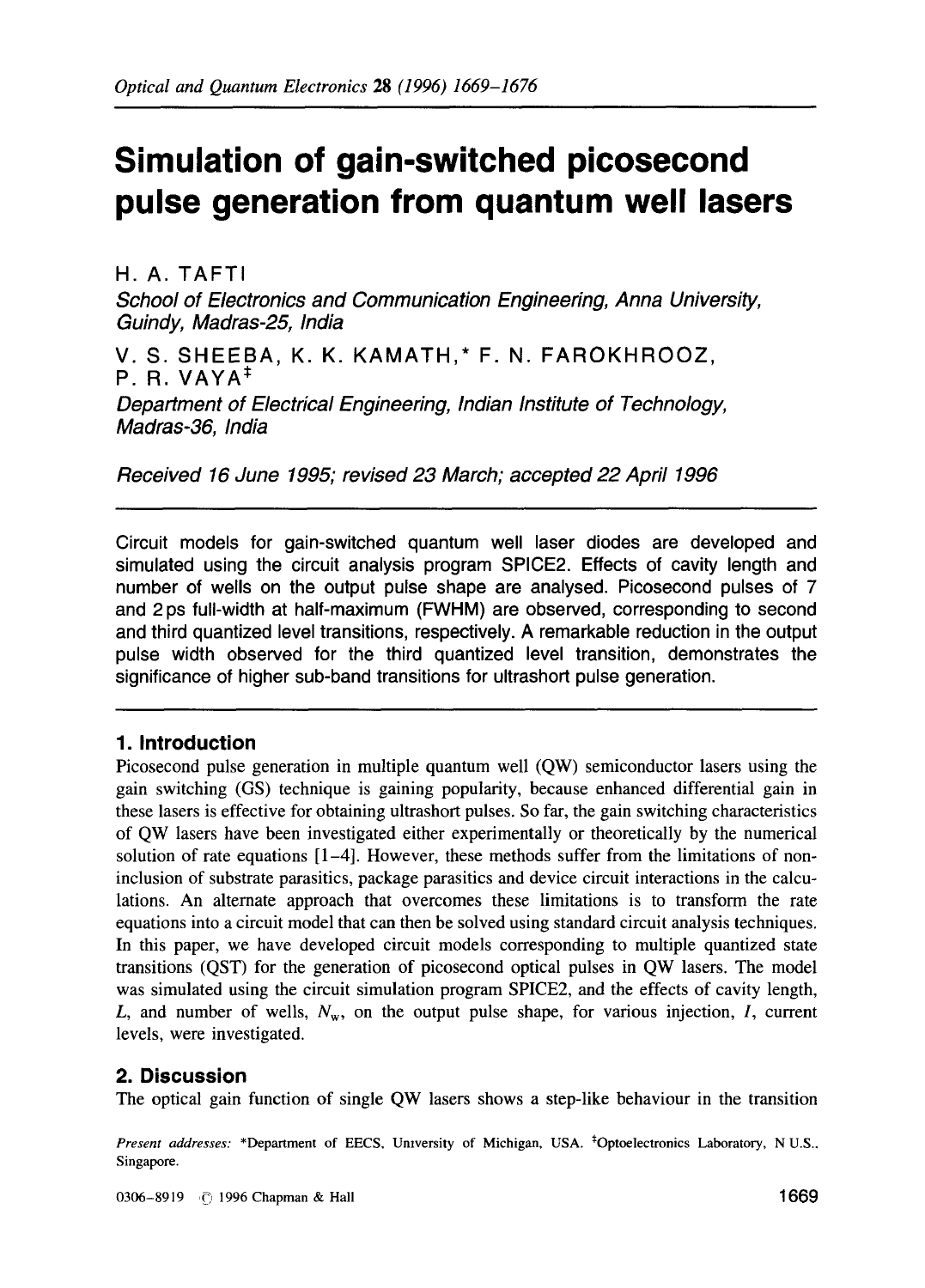| Symbol              | Definition                                   | Value               |
|---------------------|----------------------------------------------|---------------------|
| с                   | Speed of light in vacuum                     |                     |
| $c_{\rm g}$         | Speed of light in the lasing medium          |                     |
| $C_{\rm D}$         | Capacitance, diffusion (pf)                  | 10.0000             |
| $C_{\rm p}$         | Capacitance, photon (pf)                     | 0.0672              |
| $C_{\rm pp}$        | Capacitance, package parasitics (pf)         | 0.2300              |
| $E_0$               | Permittivity, free space                     |                     |
| $f_{\rm c}$         | Fermi distribution function, conduction band |                     |
| $f_{\rm v}$         | Fermi distribution function, valance band    |                     |
| $g_{m1,2}$          | Optical gain                                 |                     |
| h                   | Planck's constant                            |                     |
| Ι                   | Injection current                            |                     |
| Κ                   | Boltzmann constant                           |                     |
| $L_{\rm pp}$        | Inductance, package parasitics (nh)          | 0.63                |
| $L_{\rm z}$         | Active layer thickness (nm)                  | 10                  |
| $m_c^*$             | Effective mass, conductive band $(m_e)$      | 0.067               |
| $m_{\rm e}$         | Electron mass                                |                     |
| $m_{\rm r}$         |                                              |                     |
| $m_{\rm v}^*$       | Effective mass, valence band $(m_e)$         | 0.450               |
| n                   | Carrier density                              |                     |
| P                   | Photon density                               |                     |
| q                   | Electron charge                              |                     |
| $R_{\rm IN}$        | Resistance, pulse generator $(\Omega)$       | 100.000             |
| $R_{\rm p}$         | Resistance, photon $(\Omega)$                | 21.182              |
| $R_{\rm pp}$        | Resistance, package parasitics $(\Omega)$    | 1.000               |
| t                   |                                              |                     |
| T                   | Temperature (K)                              | 300                 |
| $V_{\rm a}$         | Volume, active region                        |                     |
| W                   | Laser width $(\mu m)$                        | 20                  |
| β                   | Spontaneous emission coefficient             | $2 \times 10^{-4}$  |
| г                   | Optical confinement factor                   | 0.03                |
| ε                   | Gain compression factor $(m^3)$              | $4 \times 10^{-23}$ |
| μ                   | Refractive index                             | 3.55                |
| $\tau_{\rm n}$      | Carrier lifetime (ns)                        | 3                   |
| $\tau_{\texttt{p}}$ | Photon lifetime                              |                     |
| ω                   | Radian frequency                             |                     |

**T A B L E I List of principal symbols** and element **values for the gain-switched** model

regime between  $n = 1$  and  $n = 2$  quantized state [5]. Therefore, the differential gain,  $\frac{dg}{dn}$ , that is responsible for the generation of short optical pulses, depends strongly on the operation conditions. The value of  $d*g*/d*n*$  can be higher by a factor of two for  $n = 2$ , in comparison to  $n = 1$  sub-band transitions [6]. To model the gain switching process, including the effect of  $n = 1$  and  $n = 2$  quantized level interactions, we used a two-mode rate equation for the photon densities [3], given by:

$$
\frac{\mathrm{d}P_i}{\mathrm{d}t} = \Gamma c_g g_{\mathrm{m}i} (1 - \mathcal{E}P_i) P_i - \frac{P_i}{\tau_{\mathrm{p}}} + \beta_i \frac{n}{\tau_{\mathrm{n}}} \tag{1}
$$

$$
\frac{\mathrm{d}n}{\mathrm{d}t} = \frac{I}{qV_{\rm a}} - c_{\rm g} \sum g_{\rm m} (1 - \mathcal{E}P_{\rm r}) P_{\rm i} - \frac{n}{\tau_{\rm n}} \tag{2}
$$

where  $i = 1, 2$ , and the remaining terms are defined in Table I. Following the methodology described in [7], the above equations were transformed into the equivalent circuit shown in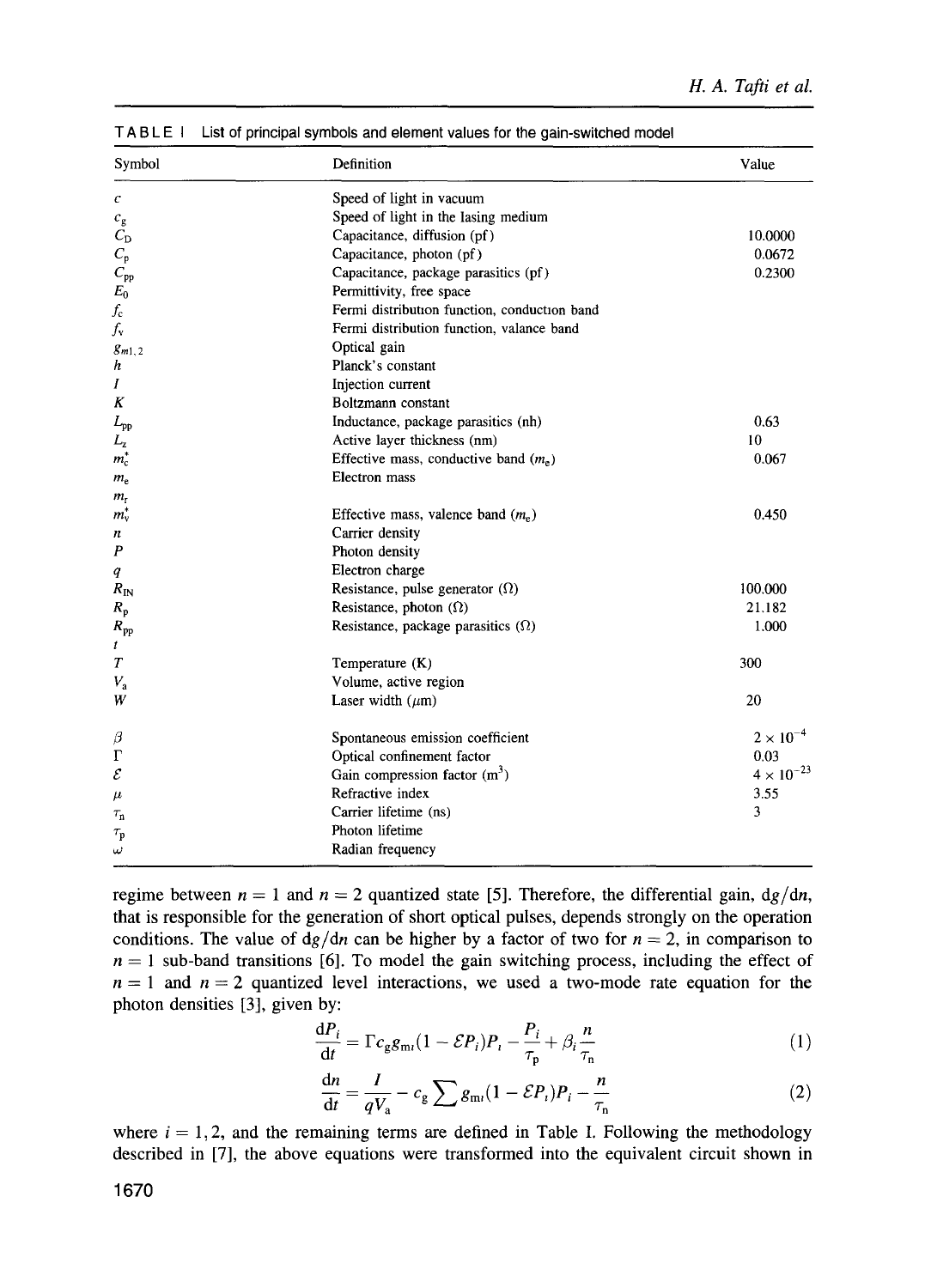

*Figure 1* Circuit model representing the multiple quantized level in a QW laser diode.  $P_1$ ,  $P_2$  and  $P_3$  are the output nodes for the  $n = 1$ , 2 and 3 levels, respectively.

Fig. 1 (enclosed within dashed lines): where the diode models the spontaneous recombination current; while the current generator, proportional to the time derivative of the spontaneous injection current, models the charge storage effects in the active layer. The diffusion capacitance is represented by  $C_D$  and the current component  $I_{so} = I_D$  represents the spontaneous emission.  $I_{\text{stim}}$  represents a polynomial current-controlled current source. Photon loss and storage are modelled by resistance,  $R_p$ , and capacitance,  $C_p$ , respectively. Figure 1, combined with package parasitics (where  $R_{\text{IN}}$  represents the resistance of the pulse generator;  $L_{\text{pp}}$ , the inductance;  $R_{\text{pp}}$ , small loss resistance; and  $C_{\text{pp}}$ , capacitance), is associated with the laser package [8, 9]. Each branch of the optical section corresponds to a quantized transition level in a QW laser. The spontaneous emission coefficient,  $\beta_i$ , is assumed to be a constant and the current generators,  $I_{\rm st}$ and  $I_{\rm st}$ , are dependent on the gain. This gain is non-linear and is represented as a current source in the circuit model. Hence, the two branches of the optical section (for  $i = 1$  and 2), that correspond to the  $n = 1$  and 2 quantized state transitions, respectively, differ only in the differential gain coefficients. The model corresponds to a QW laser with an active layer thickness,  $L_z$ , of 10.0 nm, and it is validated by simulating the response to a direct current (d.c.) sweep as shown in Fig. 2. The input pulse amplitude is varied and simulations are performed. For a single QW laser (number of wells,  $N_w = 1$ ) with cavity length  $L = 160 \,\mu\text{m}$ , the result demonstrates that the laser emits only in the  $n = 1$  quantized state at low injection levels (equivalently,  $I < 0.5$  A), as shown in Fig. 3. Gain-switched picosecond pulses were observed when the input pulse amplitude was increased to  $I = 0.5$  A (Fig. 4a). By reducing L to 140  $\mu$ m, the critical amplitude of the input pulse required to achieve gain switching (Fig. 4b) is reduced to  $I = 0.25$  A. Similar effects were observed in the case of a multiple QW laser. The dependency of the second level transition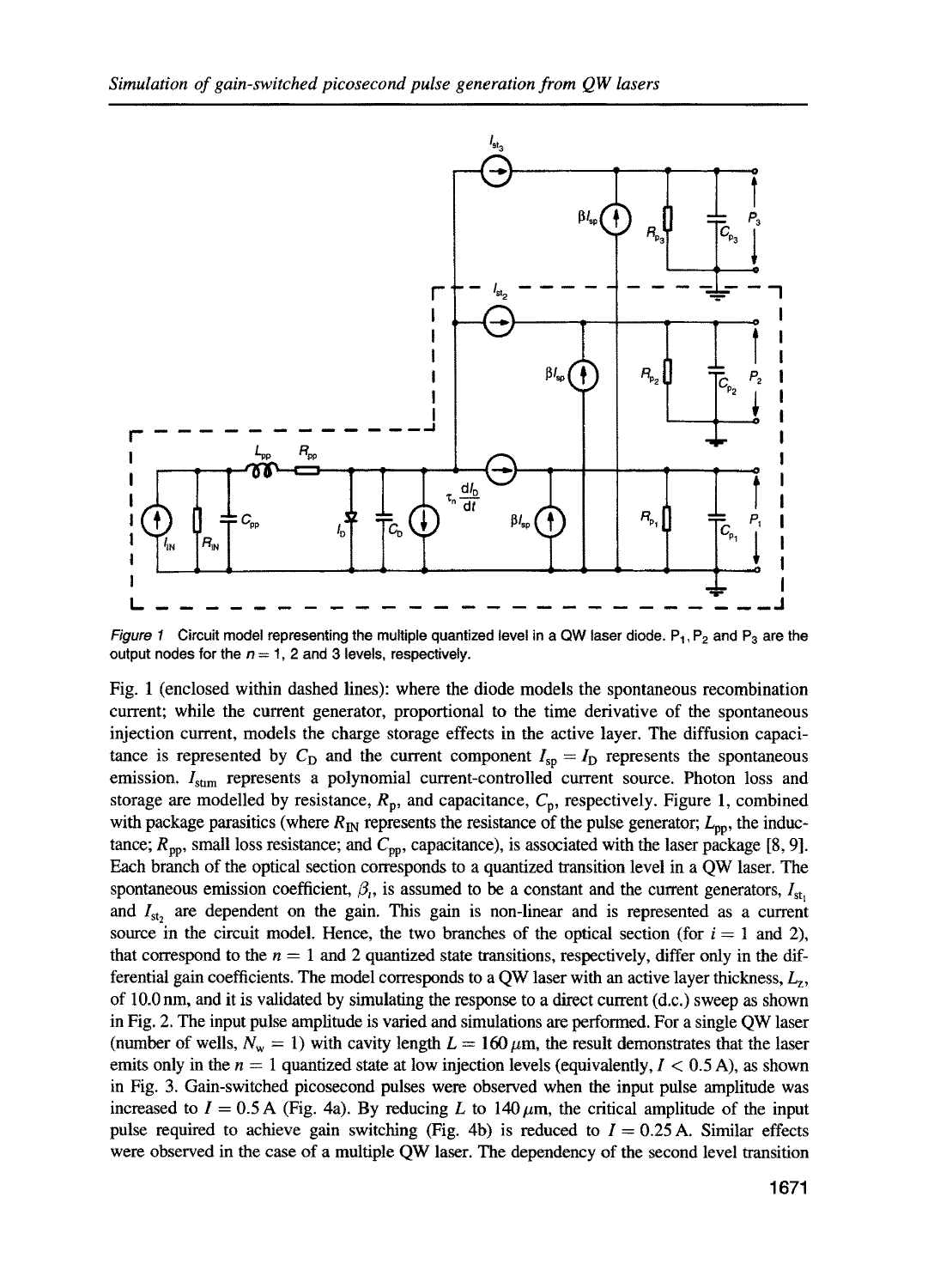

*Figure 2* The d.c. *L-I* characteristics of a QW laser.

on the number of wells was determined by modifying the circuit model to represent a QW laser with two wells ( $N_w = 2$ ). The results of the simulation are shown in Fig. 5. Gain-switched pulses were observed at  $I = 1$  A and 0.5 A for  $L = 80$  and 70  $\mu$ m, respectively. Comparison of Figs 4 and 5 shows that gain switching is achieved at a lower value of input pulse amplitude in the case of a single QW laser. The above results, that indicate the importance of cavity length and number of wells, respectively, for observation of ultrashort pulses, are in excellent agreement with those obtained by other methods [ 1 ].



*Figure 3* Simulated output pulse waveforms from a single QW laser with  $L = 160 \,\mu \text{m}$ : ( $\square$ ) QST1, ( $\square$ ) QST2.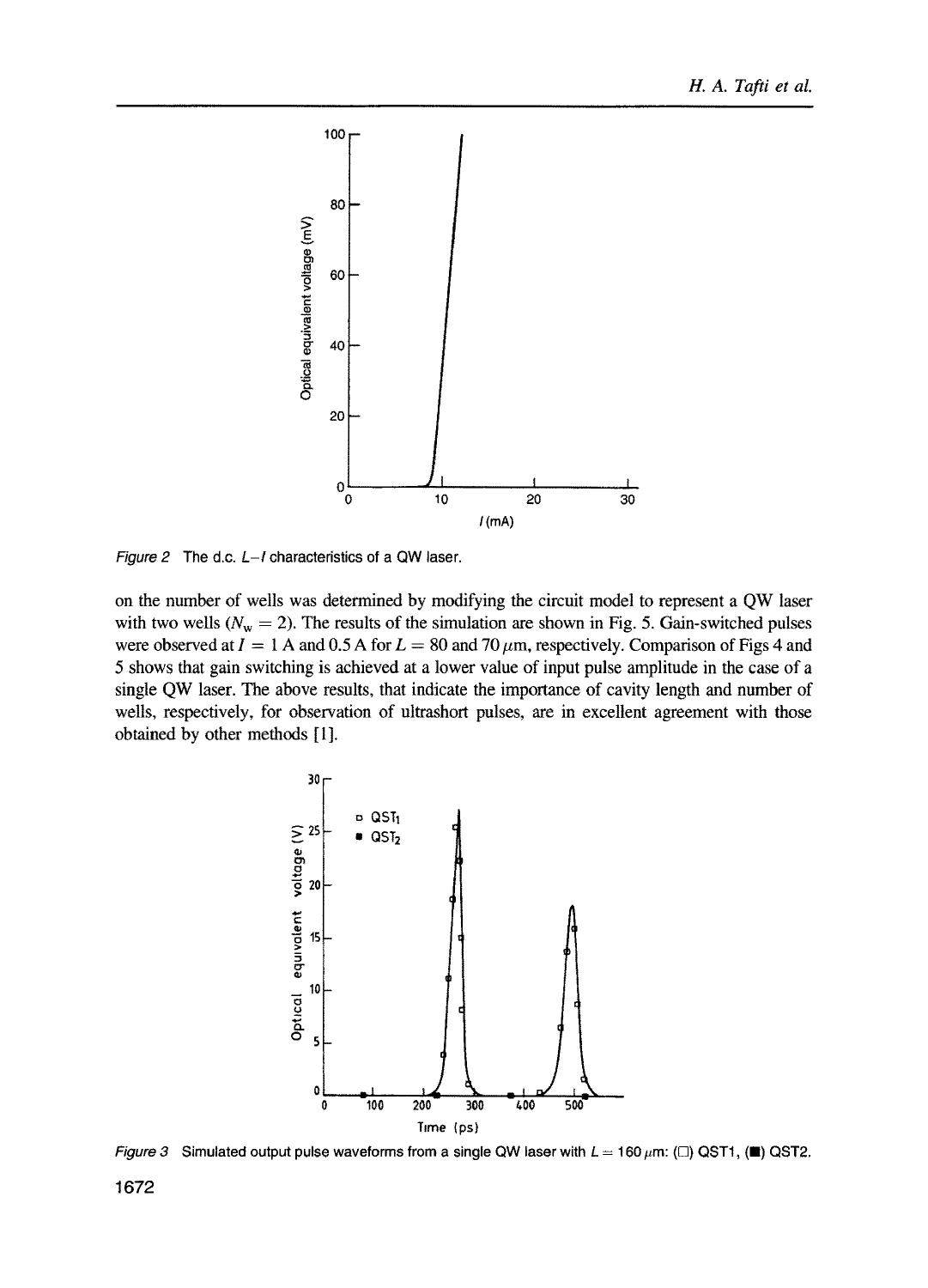

*Figure 4* Output pulse waveforms from a gain-switched single QW laser with cavity length, L: (a) 160  $\mu$ m and (b) 140  $\mu$ m. (- - -) QST1, (--) QST2.

Further, the above model was simulated to study the effect of bias current on the output pulses. Figure 6 shows the total output corresponding to QSTI and QST2 for various bias currents. As the bias level increases, the pulse width decreases due to the increased domination of the QST2 transition, which gives an inherently sharper peak due to its higher differential gain.

It has been predicted that pulses generated due to higher-level transitions  $(n > 2)$  are particularly attractive for high-speed applications. Our calculations show that lasers with  $L<sub>z</sub>$  below 10 nm lase at the second quantized state; whereas for  $L<sub>z</sub>$  in excess of about 14.5 nm, the effect of the third quantized state transition (QST3) is observed. The gain-carrier density relationship for this level (for an AlGaAs laser with Al mole fraction  $x = 0.25$ ) is shown in Fig. 7a. The



*Figure 5* Simulated pulse waveform from a gain-switched multiple QW laser with  $N_w = 2$ . L: (a) 80  $\mu$ m and (b) 70  $\mu$ m. (- - -) QST1, (----) QST2.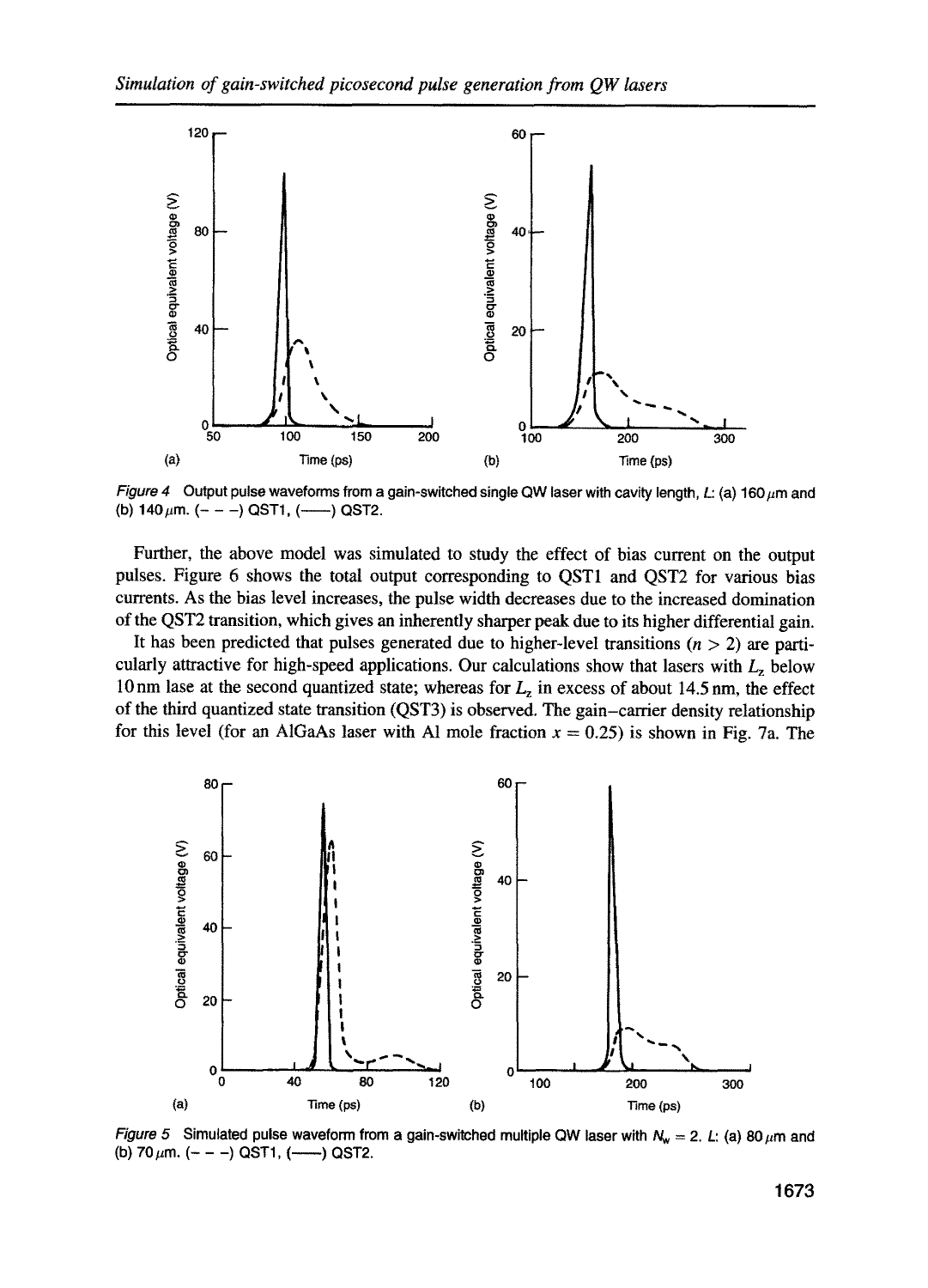

*Figure 6* Simulated total optical output from a QW laser diode operating at two quantized levels, QST1  $(- - -)$  and QST2  $(- - -)$ , at  $I_{bias}$ : (a) 0.1, (b) 0.4, and (c) 0.8  $H_{\text{H}}$ .

gain-carrier density relationship is determined for the  $n = 1$  transition by considering the gain expression  $[10-12]$ :

$$
g_{m1} = K[f_c(E_{f_c}, E_{c_1}) - f_v(E_{f_v}, E_{v_1})]
$$
\n(3)

where  $K = 4\pi q^2 m_r/E_0 m_c^2 c_\mu h L_z E_p$ .  $|M_b|^2$  is independent of carrier density and the quantity  $|M_h|^2 = 1.3 m_c E_0$  is the momentum matrix element of transition between the band edges.  $f_c$  ( $E_f$ ,  $E_c$ ) and  $\dot{f}_v$  ( $E_f$ ,  $E_v$ ) are the Fermi distribution functions in conduction and valence bands, respectively; and  $E_c$  and  $E_v$  are given as:

$$
E_{\rm c} = \frac{m_{\rm r}}{m_{\rm c}^*} (E_{\rm p} - E_{\rm g}) \tag{4}
$$

$$
E_{\rm v} = \frac{m_{\rm r}}{m_{\rm v}^*} (E_{\rm p} - E_{\rm g}) \tag{5}
$$

$$
m_{\rm r} = \frac{m_{\rm c}^* m_{\rm v}^*}{(m_{\rm c}^* + m_{\rm v}^*)} \tag{6}
$$

$$
E_{\rm p} = h\omega \tag{7}
$$

Considering the lowest-order quantum transition, the electron density in the QW is obtained from [13]:

$$
n = \frac{m_c^* KT}{\pi h^2 L_z} \ln \left[ 1 + \exp\left(\frac{E_{f_c} - E_{c_1}}{KT}\right) \right]
$$
 (8)

1674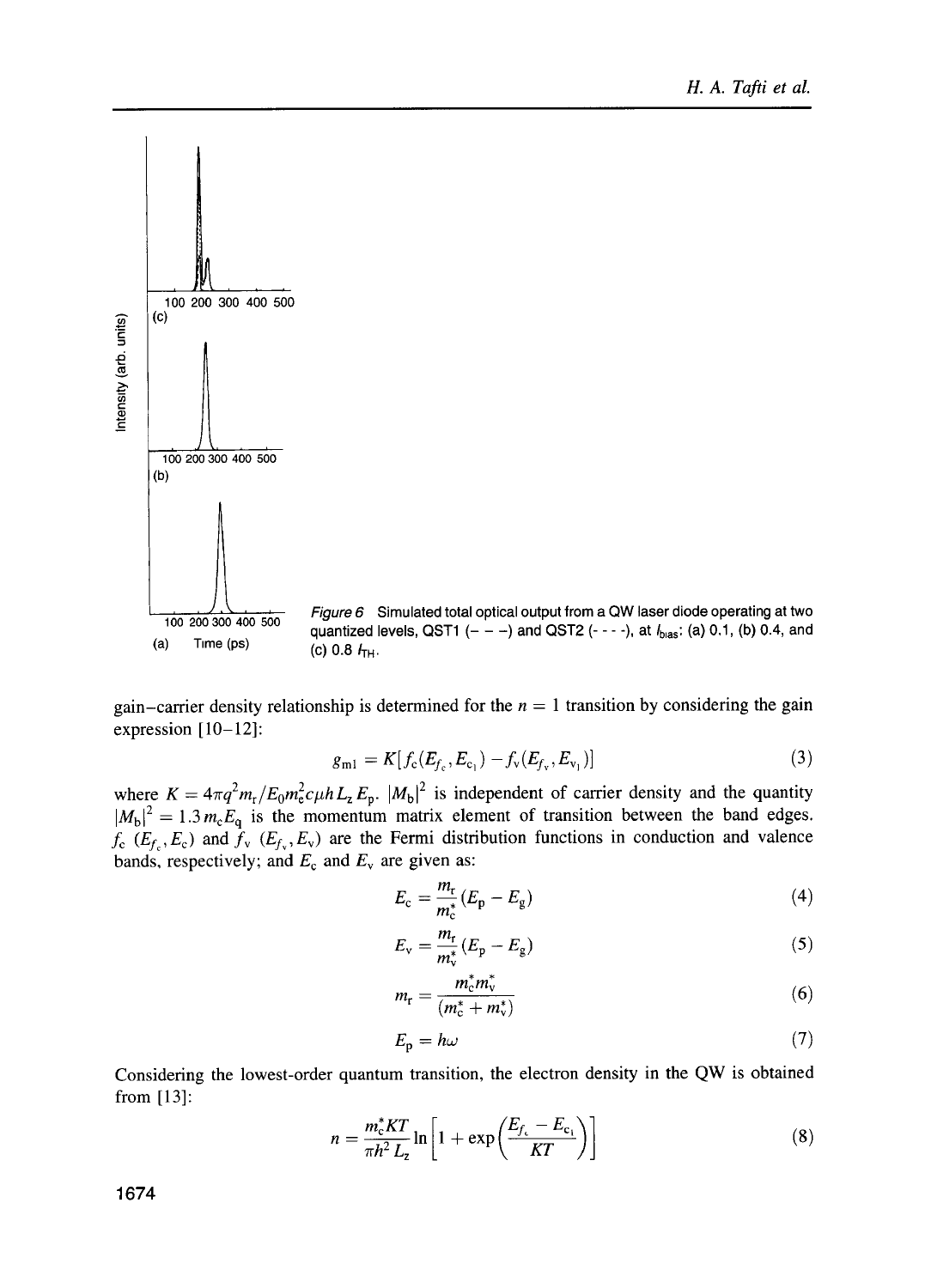

*Figure 7* (a) Variation of gain with carrier density for various quantized levels. n:  $\left(\frac{1}{2}, \frac{1}{2}, \frac{1}{2}, \frac{1}{2}, \frac{1}{2}\right)$  3. (b) Observation of gain-switched picosecond pulse due to the third quantized level transition. Cavity length,  $L = 140 \,\mu \text{m}$ . FWHM = 2ps. ( $\square$ ) QST1, ( $\square$ ) QST2.

Using Equation 8 for carrier density,  $f_c - f_v$  can be expressed as:

$$
f_{c} - f_{v} = 1 - \exp\{-(n/D1)\} - \exp\{-(n/D2)\}\tag{9}
$$

where D1 and D2 are constants given by:

$$
D1 = \frac{4\pi m_c^* KT}{h^2 L_z} \tag{10}
$$

$$
D2 = \frac{4\pi m_v^* KT}{h^2 L_z} \tag{11}
$$

substituting Equation 9 into Equation 3, the gain for the  $n = 1$  transition can be written as:

$$
g_{m1} = K[1 - \exp\{-(n/D1)\} - \exp\{-(n/D2)\}]
$$
 (12)

As the density of the states in the second quantized level transition is double that of the  $n = 1$ transition [14], the expression for optical gain for  $n = 2$  can be written as:

$$
g_{m2} = 2K[f_c(E_{f_c}, E_{c_2}) - f_v(E_{f_v}, E_{v_2})]
$$
\n(13)

where  $E_{c_2}$  and  $E_{v_2}$  are the energy levels of the second conduction and valence sub-band, respectively; and  $f_c$  and  $f_v$  are Fermi distribution functions, that can be expressed as a function of carrier concentrations for the second quantized level transition in the following manner  $[15]$ :

$$
N = D1\{\ln[1 + \exp(E_{f_c} - E_{c_1})/KT] + \ln[1 + \exp(E_{f_c} - E_{c_2})/KT]\}\tag{14}
$$

where D1 is a constant as defined in Equation 10.  $E_{c_1}$  and  $E_{c_2}$  are confinement energies for  $n = 1$  and  $n = 2$  transitions, respectively.  $E_{f_c}$  is related to the density of electrons injected into the well. The expression for  $f_c(E_{f_c}, E_{c_2})$  is given by:

$$
f_{\rm c} = \{1 + \exp[(E_{\rm c_2} - E_{f_{\rm c}})/KT]\}^{-1}
$$
 (15)

1675